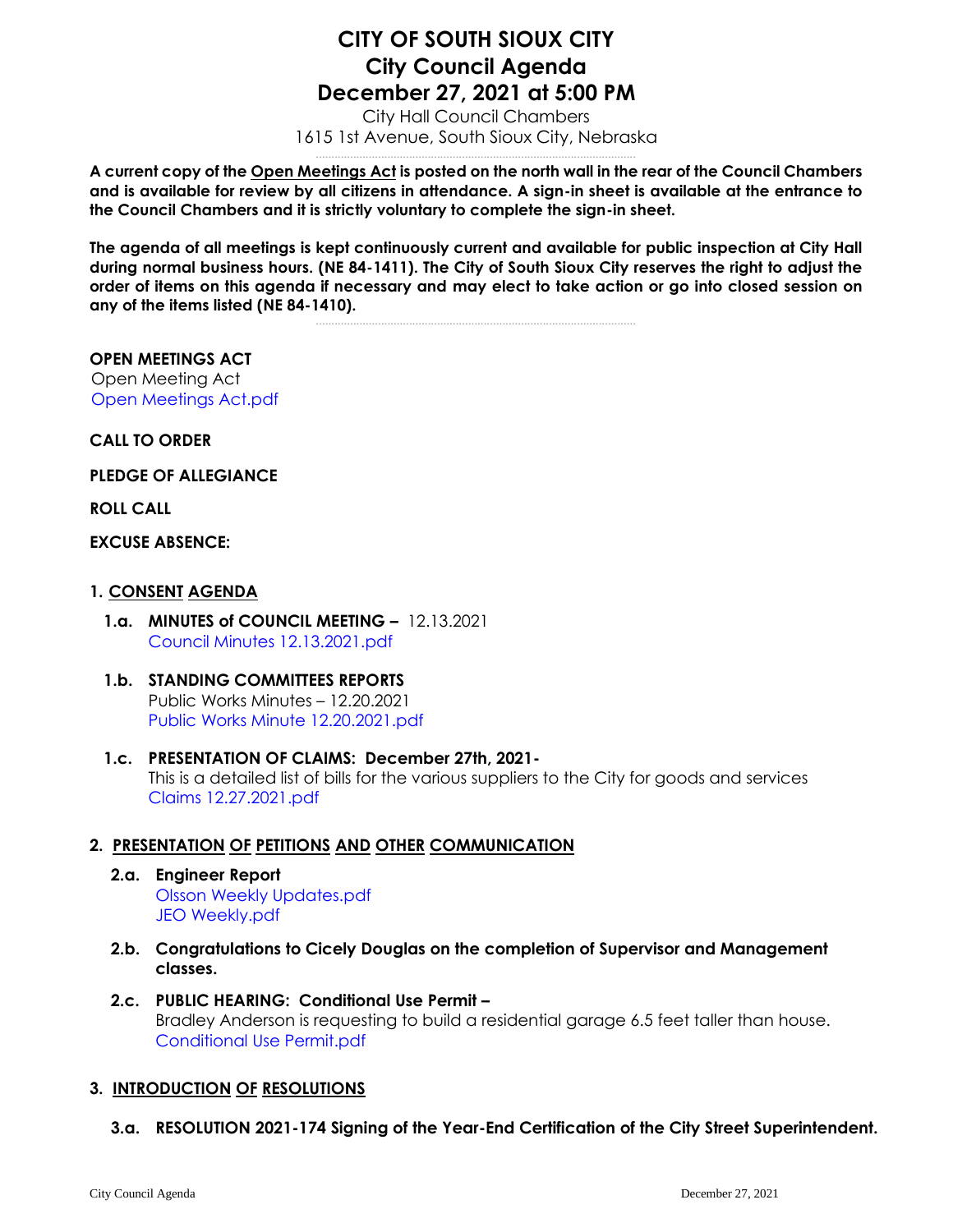## **CITY OF SOUTH SIOUX CITY City Council Agenda December 27, 2021 at 5:00 PM**

City Hall Council Chambers 1615 1st Avenue, South Sioux City, Nebraska

- **3.b. RESOLUTION 2021-175. Pymt. Olsson - \$1,893.64. Water Storage.**  Invoice # 406129. Resolution - Olsson - [Water Storage.pdf](https://legistarweb-production.s3.amazonaws.com/uploads/attachment/pdf/1185880/Resolution_-_Olsson_-_Water_Storage.pdf)
- **3.c. RESOLUTION 2021-176. Pymt. Olsson - \$577.33. CDA Siouxland Drive Extension.**  Invoice No. 406352. Resolution - [Olsson CDA Siouxland Drive -](https://legistarweb-production.s3.amazonaws.com/uploads/attachment/pdf/1185882/Resolution_-_Olsson_CDA_Siouxland_Drive_-__577.33.pdf) \$577.33.pdf
- **3.d. RESOLUTION 2021-177. Pymt. JEO - \$2,868.75. South Sioux City Signal System.**  Invoice # 129674. Resolution - [Signal System.pdf](https://legistarweb-production.s3.amazonaws.com/uploads/attachment/pdf/1185941/Resolution_-_Signal_System.pdf)
- **3.e. RESOLUTION 2021-178. Pymt. John T. Jones Construction - \$1,914,591.62. Contractor's Application for Payment No. 7. Wastewater Treatment Facility Improvements,**  (EDA 05-79-05964 = \$587,241.69, SRF C 318016 = \$1,327,349.93). Resolution - [John T. Jones.pdf](https://legistarweb-production.s3.amazonaws.com/uploads/attachment/pdf/1185886/Resolution_-_John_T._Jones.pdf)
- **3.f. RESOLUTION 2021-179. Pymt. Oban Construction - \$72,427.75, Scenic Park Flood Stabilization.**  Invoice 21196. Resolution - Oban Construction - [Scenic Park Flood.pdf](https://legistarweb-production.s3.amazonaws.com/uploads/attachment/pdf/1185887/Resolution_-_Oban_Construction_-_Scenic_Park_Flood.pdf)

#### **4. INTRODUCTION OF ORDINANCES**

**4.a. ORDINANCE 2021-31**

AN ORDINANCE AMENDING ARTICLE VI OF CHAPTER 110 OF THE CITY OF SOUTH SIOUX CITY CODE OF ORDINANCE RELATING TO ALL-TERRAIN VEHICLES AND UTILITY TYPE VEHICLES; TO REPEAL CONFLICTING ORDINANCES AND SECTIONS; TO PROVIDE AN EFFECTIVE DATE. [ORDINANCE 2021-31 Amend Ordinance on All-Terrain vehicles.pdf](https://legistarweb-production.s3.amazonaws.com/uploads/attachment/pdf/1185891/ORDINANCE_2021-31_Amend_Ordinance_on_All-Terrain_vehicles.pdf)

**4.b. Suspend Rules of Ordinance 2021-31**

#### **5. MISCELLANEOUS AND OLD BUSINESS**

- **5.a. CMAR presentation – South Sioux City – Alternative Project Delivery Options.**  CMAR - [AlterProjDelivery\\_MS.pdf](https://legistarweb-production.s3.amazonaws.com/uploads/attachment/pdf/1185895/CMAR_-_AlterProjDelivery_MS.pdf)
- **5.b. 3-D Housing.**  [3-D Housing.pdf](https://legistarweb-production.s3.amazonaws.com/uploads/attachment/pdf/1185911/3-D_Housing.pdf)
- **5.c. Campground Cable TV Provider**
- **5.d. Transmission Substation Service Agreement (T-sub SA) between NPPD and the City.**  [2021 12-22 South Sioux City-NPPD T-sub SA Ex B.pdf](https://legistarweb-production.s3.amazonaws.com/uploads/attachment/pdf/1185916/2021_12-22_South_Sioux_City-NPPD_T-sub_SA_Ex_B.pdf)
- **5.e. Bass Advertising Agreement** [BASS\\_SSC Agreement 2022.pdf](https://legistarweb-production.s3.amazonaws.com/uploads/attachment/pdf/1185972/BASS_SSC_Agreement_2022.pdf)